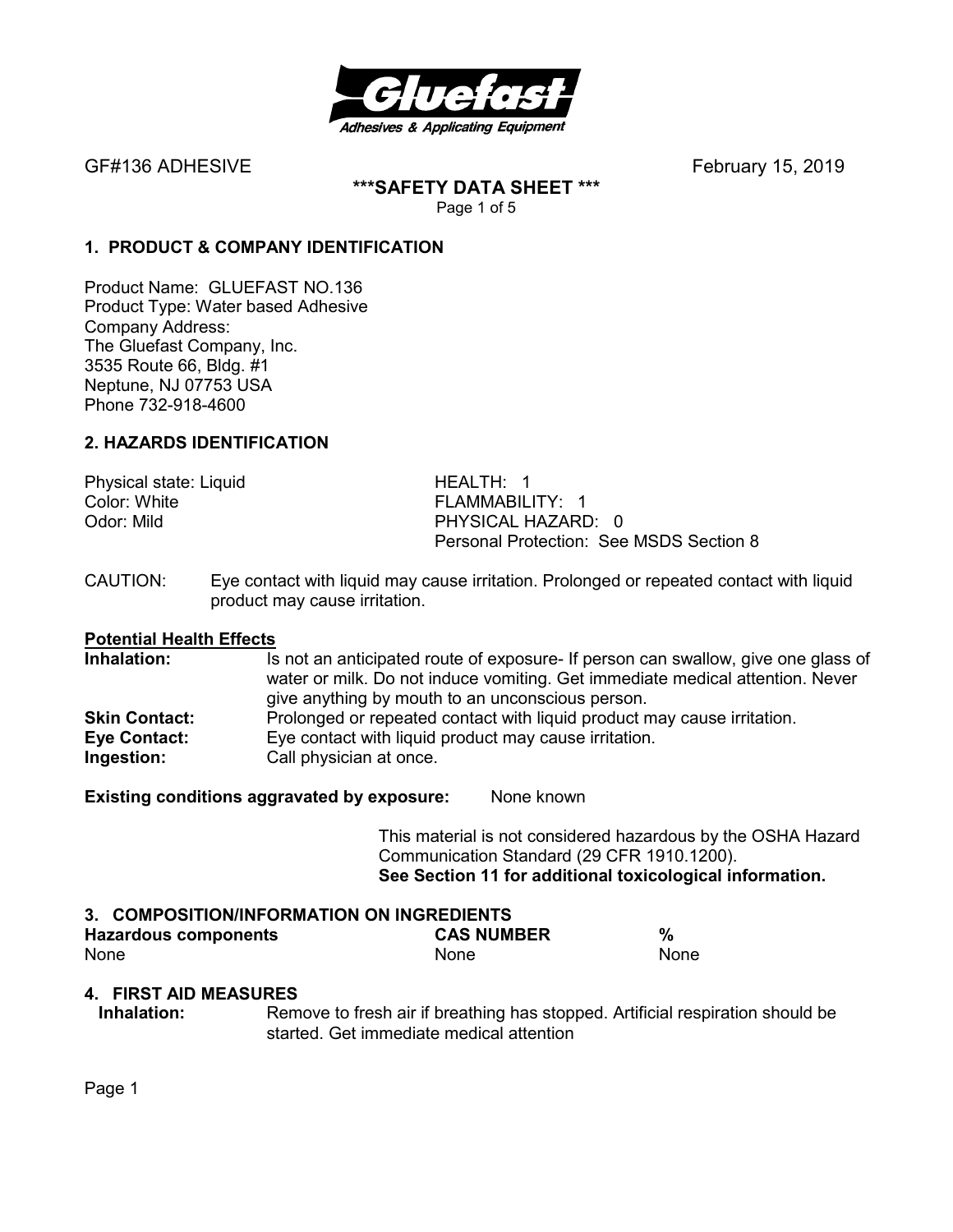

#### **\*\*\*SAFETY DATA SHEET \*\*\***

Page 2 of 5

**Skin contact:** Wash skin and clothing with soap and water immediately. **Eye contact:** Flush eyes with larger amounts of water until irritation/burning subsides, at least 15 minutes. If irritation persists, get medical attention. **Ingestion:** Do not induce vomiting. Give large quantities of water and milk. Never give anything by mouth to an unconscious person. Seek medical attention immediately.

| Not applicable                  |
|---------------------------------|
| Unknown                         |
| Not applicable                  |
| Not applicable                  |
| Not combustible                 |
| Not applicable                  |
| Not applicable                  |
| Carbon monoxide, carbon dioxide |
|                                 |

#### **6. ACCIDENTAL RELEASE MEASURES**

Use personal protection recommended in Section 8, isolate the hazard area and deny entry to unnecessary and unprotected personnel.

| <b>Environmental precautions:</b> | Do not allow material to contaminate ground water<br>system. No special environmental precautions<br>required.                                                                                                                                                                         |
|-----------------------------------|----------------------------------------------------------------------------------------------------------------------------------------------------------------------------------------------------------------------------------------------------------------------------------------|
| <b>Clean-up methods:</b>          | Spills should be taken up with suitable absorbent and<br>placed in containers. Spill area can be washed with<br>water; collect wash water for approved disposal. Do<br>not flush to storm sewer or waterway. Contact state<br>or town municipalities for proper disposal instructions. |
| 7. HANDLING AND STORAGE           |                                                                                                                                                                                                                                                                                        |
| Handling:                         | Open drum in ventilated area. Avoid breathing<br>vapors. Keep from freezing.                                                                                                                                                                                                           |
| Storage:                          | 40-100 F. Do not store in aluminum metal tanks.<br>Steel or concrete tanks may be used.<br>Shelf life is 3 months.                                                                                                                                                                     |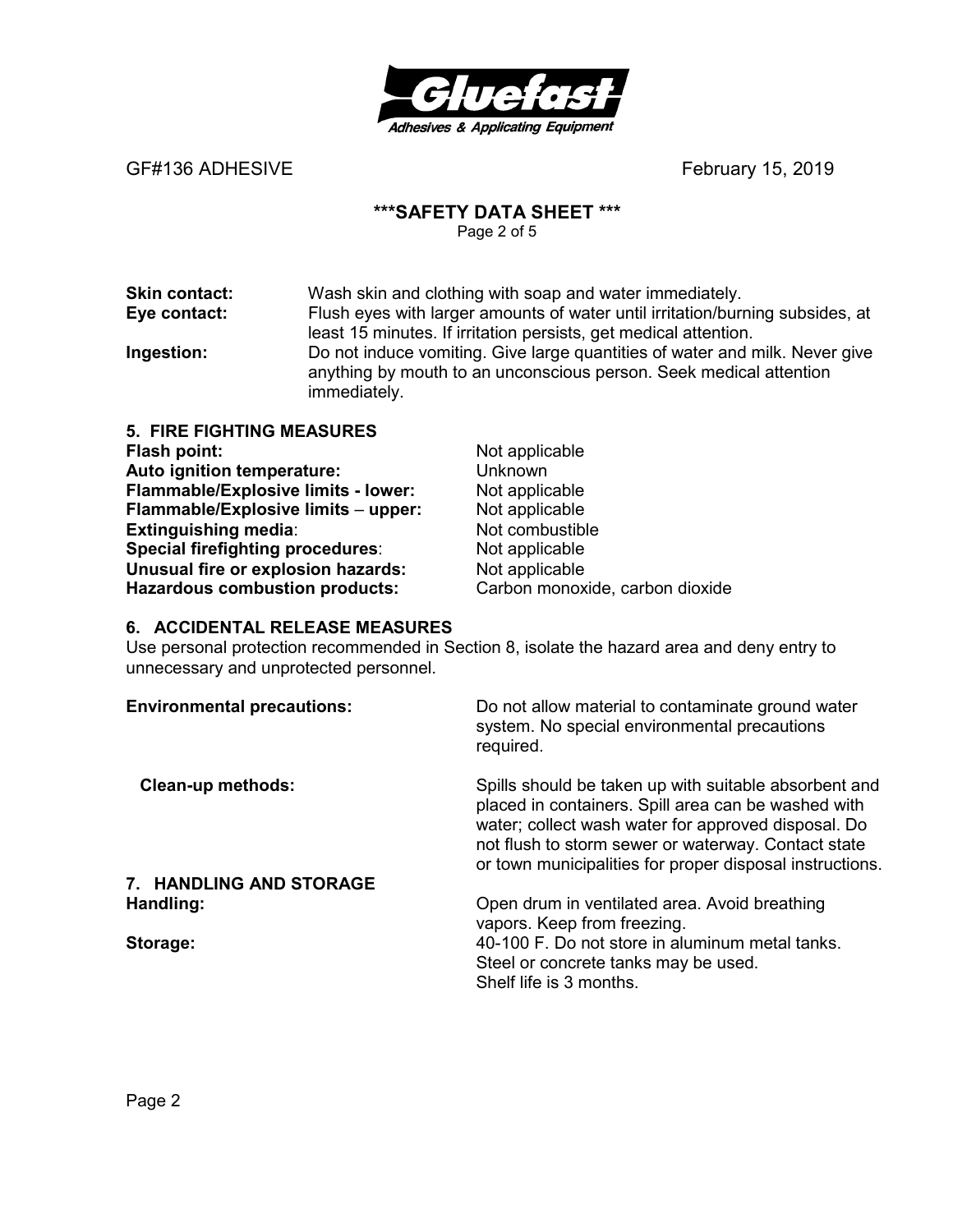

# **\*\*\*SAFETY DATA SHEET \*\*\***

Page 3 of 5

#### **8. EXPOSURE CONTROLS/PERSONAL PROTECTION**

**Employers should complete an assessment of all workplaces to determine the need for, and selection of, proper exposure controls and protective equipment for each task performed.** 

| <b>Hazardous components</b>    | <b>ACGIH TLV</b>                                                                                                                                                              | <b>OSHA PEL</b> | <b>AIHA WEEL</b>                                                                                                                                                                                                                                                                                           | <b>OTHER</b> |
|--------------------------------|-------------------------------------------------------------------------------------------------------------------------------------------------------------------------------|-----------------|------------------------------------------------------------------------------------------------------------------------------------------------------------------------------------------------------------------------------------------------------------------------------------------------------------|--------------|
| None                           | <b>None</b>                                                                                                                                                                   | <b>None</b>     | <b>None</b>                                                                                                                                                                                                                                                                                                | None         |
| <b>Engineering controls:</b>   | General room ventilation is usually adequate. Local<br>exhaust ventilation is recommended when general<br>ventilation is not sufficient to control airborne<br>contamination. |                 |                                                                                                                                                                                                                                                                                                            |              |
| <b>Respiratory protection:</b> | 1910.134).                                                                                                                                                                    |                 | No personal respiratory protective equipment<br>normally required. Where the potential exists for<br>exposure to decomposition products due to heating<br>or elevated temperatures, wear NIOSH approved<br>respiratory protection as appropriate. Observe<br>OSHA regulations for respiratory use (29 CFR) |              |
| <b>Eyeface protection:</b>     |                                                                                                                                                                               |                 | Safety goggles or safety glasses with side shields.<br>Full face protection should be used if the potential<br>for splashing or spraying of product exists.                                                                                                                                                |              |
| <b>Skin protection:</b>        | protective clothing.                                                                                                                                                          |                 | Use impermeable gloves and protective clothing as<br>necessary to prevent skin contact. Wear suitable                                                                                                                                                                                                      |              |

**9. PHYSICAL AND CHEMICAL PROPERTIES** 

| <b>Physical state:</b>                     | Liquid          |
|--------------------------------------------|-----------------|
| Color:                                     | White           |
| Odor:                                      | Mild            |
| <b>Odor threshold:</b>                     | Not available   |
| Ph:                                        | $6.5 - 7.5$     |
| <b>Vapor Pressure:</b>                     | 17.5(20c)       |
| <b>Boiling Point/range:</b>                | $>212$ F        |
| <b>Freezing Point:</b>                     | $32 F$          |
| Specific gravity:                          | 1.03            |
| Vapor density:                             | 0.62            |
| <b>Flash Point:</b>                        | Not applicable  |
| <b>Flammable/Explosive limits - lower:</b> | Not applicable  |
| Flammable/Explosive limits - upper:        | Not applicable  |
| <b>Autoignition temperature:</b>           | Unkown          |
| <b>Evaporation rate:</b>                   | 1 (Water)       |
| <b>Solubility in water:</b>                | <b>Miscible</b> |
| Partition coefficient (n-octanol/water)    | Not applicable  |
| <b>VOC content:</b>                        | 0               |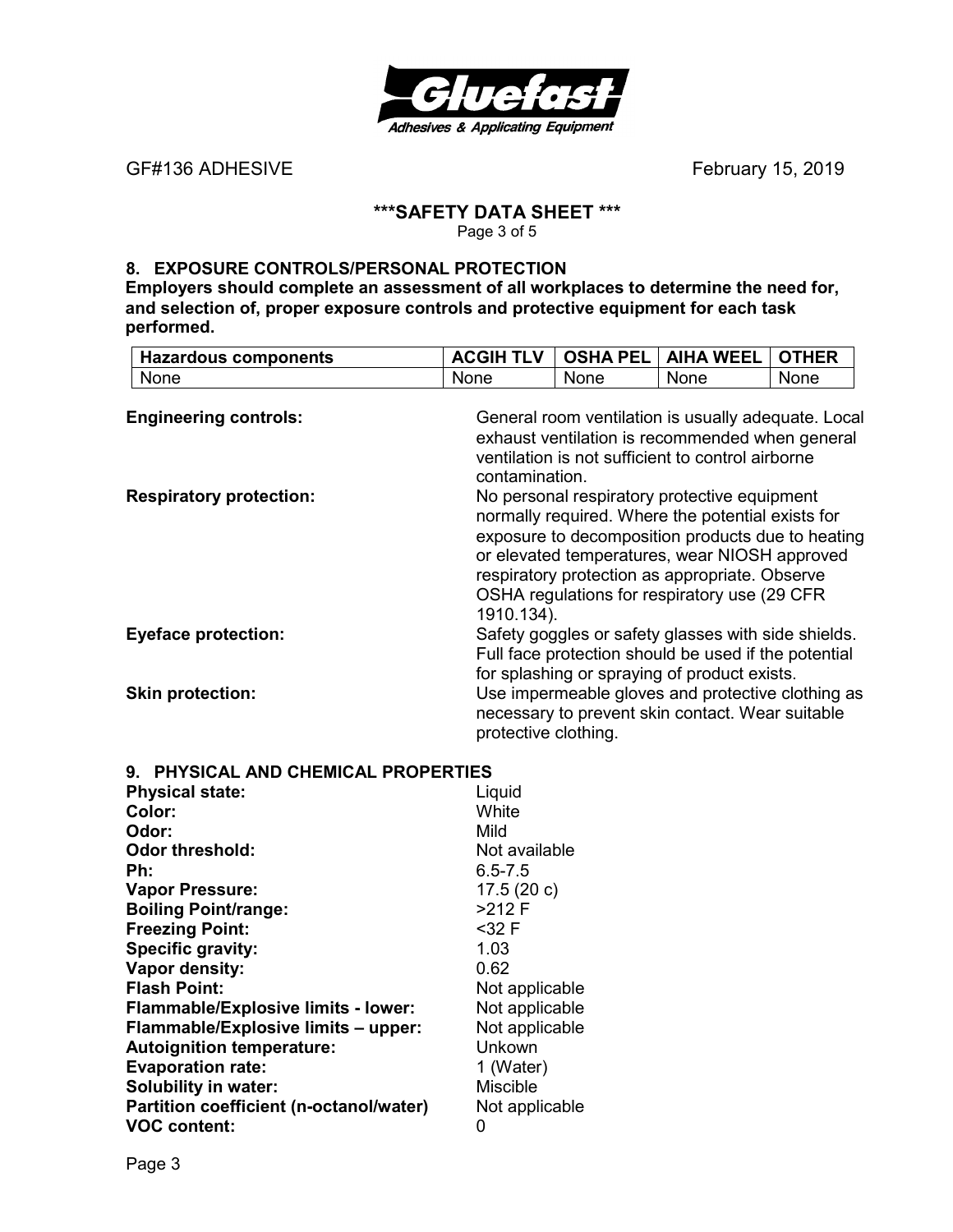

TILO-12 Hot MeltFebruary 15, 2019

# **\*\*\*SAFETY DATA SHEET \*\*\***

Page 4 of 5

#### **10. STABILITY AND REACTIVITY**

| Stability                                                        | Stable                           |
|------------------------------------------------------------------|----------------------------------|
| Hazardous reactions:                                             | Will not occur                   |
| Hazardous decomposition products Carbon monoxide, carbon dioxide |                                  |
| Incompatible materials:                                          | Materials that react with water. |
| Conditions to avoid:                                             | Do not freeze.                   |
|                                                                  |                                  |

#### **11. TOXICOLOGICAL INFORMATION**

| Hazardous components NTB Carcinogen |      |                        | IARC Carcinogen   OSHA Carcinogen<br>(Specifically Regulated) |
|-------------------------------------|------|------------------------|---------------------------------------------------------------|
| None                                | None | None                   | None                                                          |
|                                     |      |                        |                                                               |
| Hazardous components                |      | <b>Health Effects/</b> |                                                               |
|                                     |      | <b>Target Organs</b>   |                                                               |
| None                                |      | None                   |                                                               |

#### **12. ECOLOGICAL INFORMATION**

Ecological information: Not available

#### **13. DISPOSAL CONSIDERATIONS**

| Information provided is for unused product only. |                                                                                                                                                         |  |
|--------------------------------------------------|---------------------------------------------------------------------------------------------------------------------------------------------------------|--|
| Recommended method of disposal:                  | Legal disposition of wastes is the responsibility of<br>the owner/generator of the waste. Applicable<br>federal, state and/or local regulations must be |  |
| Hazardous waste number:                          | followed during treatment, storage, or disposal of<br>waste containing this product.<br>Not a RCRA hazardous waste.                                     |  |

#### **14. TRANSPORT INFORMATION**

U.S. Department of Transportation Ground (49 CFR) Proper shipping name: GF136GL, GF136PL, GF136DR Hazard class or division: None Identification number: None<br>
Packing group: Carton Carton, 5-gallon pail, 55 gallon drum

Product is not regulated, non hazardous and not restricted for transport by air or water.

Page 4